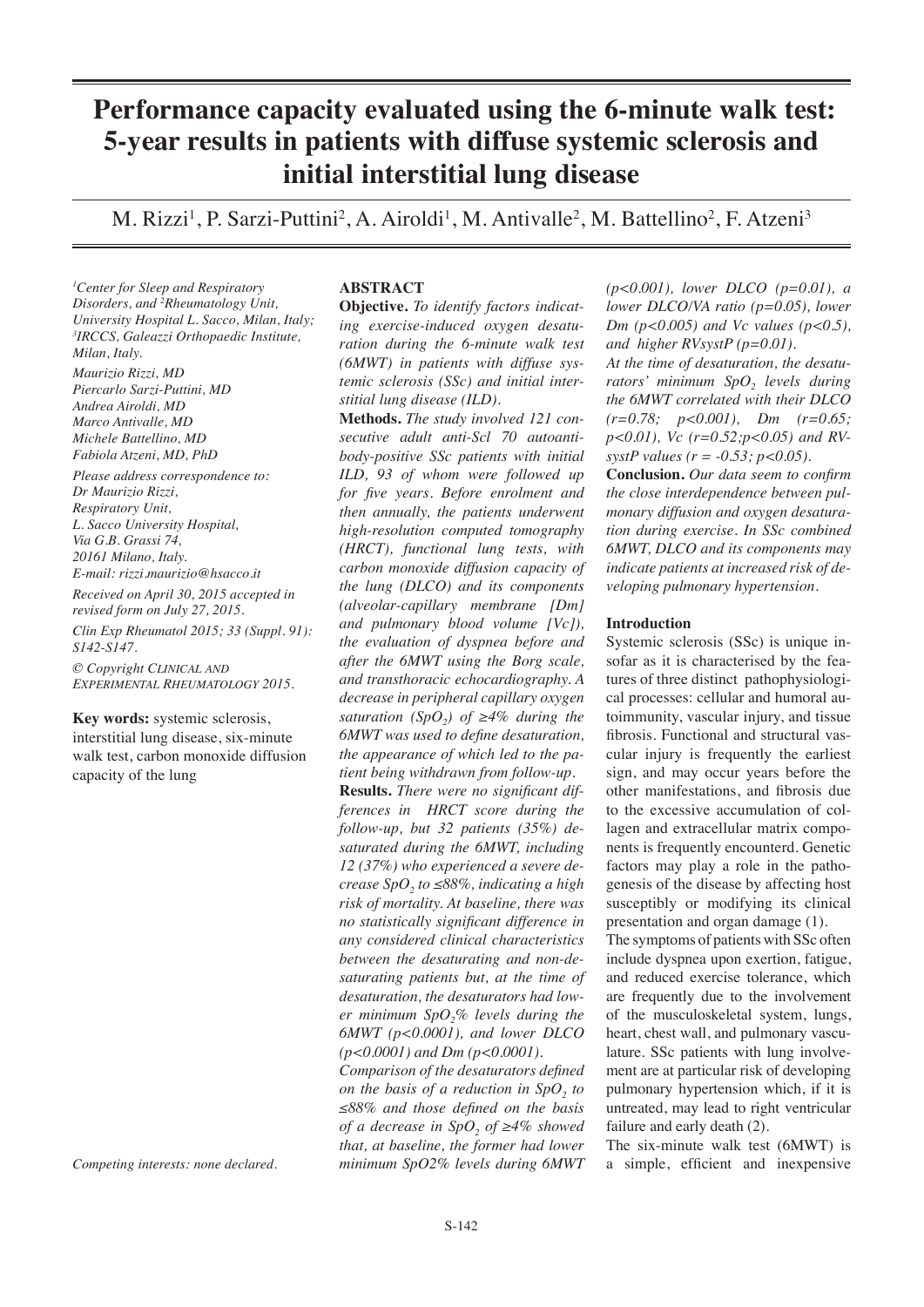means of evaluating performance during sub-maximal exercise that can be safely used in the case of patients with advanced lung disease (3-5), and oxygen desaturation during the 6MWT correlates with the single-breath carbon monoxide diffusion capacity of the lung (DLCO) (6, 7). SSc patients with lung involvement have impaired DLCO and pulmonary arterial hypertension (8), and a DLCO of  $\leq 50\%$  of the predicted value indicates a high risk of mortality (9). It has also been shown that oxygen desaturation measured by means of pulse oximetry (SpO<sub>2</sub>  $\geq 4\%$ ) during the 6MWT correlates with age, the dyspnea index, positive anti-Scl 70 autoantibodies, forced vital capacity (4) and a reduced DLCO (10, 11).

The aim of this study was to identify factors indicating exercise-induced oxygen desaturation during the 6MWT in patients with diffuse SSc and initial interstitial lung disease (ILD).

# **Methods**

One hundred and twenty-one consecutive anti-Scl70 autoantibody-positive patients with diffuse SSc defined according to the extent of skin involvement, characterised by sclerotic lesions extending above the elbows and the knees, and initial or early onset of ILD diagnosed by means of high-resolution computed tomography (HRCT) were enrolled at the Rheumatology Department of L. Sacco University Hospital in Milan, Italy, between January 2007 and December 2008 (12, 13). Twenty-eight were excluded from the study because of articular disabilities, severe cough, heart failure, back pain, an inadequate pulse oximetry signal (Raynaud's phenomenon, RP), resting SpO<sub>2</sub> levels of <90%, or oxygen desaturation during the 6MWT (a decrease in SpO, of  $\geq 4\%$ ); the remaining 93 were followed up for up to five years.

Before enrolment and then annually, the patients underwent HRCT, functional lung tests, the measurement of DLCO and its components (alveolar-capillary membrane [Dm] and pulmonary blood volume [Vc]) (VMax 227 Autobox, Sensormedics, Yorba Linda, CA, USA), the 6MWT using a forehead sensor (Nonin 2500, Nonin Medical INC, Plymouth, MN, USA), dyspnea evaluations before and after the 6MWT using the Borg scale (14), and transthoracic echocardiography (IE33 Echocardiography System, Philips, Amsterdam, The Netherlands).

Lung volume, dynamic spirometry parameters and DLCO were measured in accordance with the criteria of the European Respiratory Society (ERS) and American Thoracic Society (ATS) (15-18); the DLCO and volume ventilated ratio (DLCO/VA) was considered as representing diffusion because the transfer factor is clearly related to the available lung surface represented by VA. Single-breath DLCO was adjusted for the level of carboxyhaemoglobin as measured using a blood gas analyser (Critical Care Laboratory Systems 35, Instrumentation Laboratory, Paderno Dugnano, Italy) (19), and DLCO Dm and Vc were calculated using the equation of Roughton and Foster (20).

The 6MWT was carried out in accordance with a protocol adapted from the ATS guideline (21) using a straight and level 45-metre course in an enclosed corridor that was marked with cones at either end. Standardisation instructions were read aloud to each patient before the test (22) and, at the end of each minute, he or she was informed of the elapsed time and given standard encouragement. Respiratory frequency was measured before and immediately after the end of the 6MWT.

We avoided using a fingertip sensor to measure oxygen saturation because digit circulation is often deteriorated in SSc patients to the extent that  $SpO<sub>2</sub>$  cannot by measured during the 6MWT.

A forehead sensor may overcome these difficulties because capillary perfusion of the forehead by the supraorbital artery is less susceptible to vasoconstriction (23) and forehead sensor are less susceptible to motion artefact as they are fletter and can be secured more affectively.

Consequently, oxygen saturation was recorded by means of pulse oximetry after a 5-minute rest before the test, throughout the test itself, and immediately afterwards.

In order to evaluate the degree of ILD and its evolution, the patients underwent HRCT before enrolment and then

annually. Thin sections separated by three minutes were acquired between the apices and bases of the lungs using a CT scanner with the patients in a supine position, and then recontructed using a high-resolution algorithm. The scans were analysed for the presence or absence of a pattern consistent with ILD by an experienced radiologist who was blinded to the clinical data. ILD was defined as the presence of characteristic multifocal or diffuse abnormalities (subpleural opacities, parenchymal bands, thickened interlobular septae, an irregular pleural interface, honeycomb lung) if they were bilateral and at multiple levels. Disease severity was semiquantitatively graded using a 5-point scale: grade 0=0% involvement of lung parenchyma; grade 1=1-15%; grade 2=15-30%; grade 3=30-50%; and grade 4=>50% (24). The American Thoracic Society classification was used in order to exclude other forms of ILD (25).

All of the patients underwent transthoracic echocardiography in the left lateral decubitus position. Left ventricular end-diastolic and end-systolic diameters were determined by means of M-mode echocardiography, and the left ventricular ejection fraction (EF) was calculated using a modified version of Simpson's formula. Right ventricular systolic pressure (RVsystP), which reflects systolic pulmonary artery pressure, was estimated on the basis of tricuspid regurgitating velocity as measured by means of tissue Doppler echocardiography following Bernoulli's principle (26, 27).

The patients were followed up for five years or until the appearance of desaturation (defined as a  $\geq 4\%$  decrease in  $SpO<sub>2</sub>$ ) led to the patient being transferred to the desaturator group.

The study protocol was approved by our local ethics committee and conducted in accordance with the ethical guidelines of the 1975 Helsinki Declaration. Informed consent was obtained from all of the subjects before they underwent any of the study procedures.

#### *Statistical analysis*

The data were analysed using Statistical Package for the Social Sciences software, version 2.0 (IBM SPSSC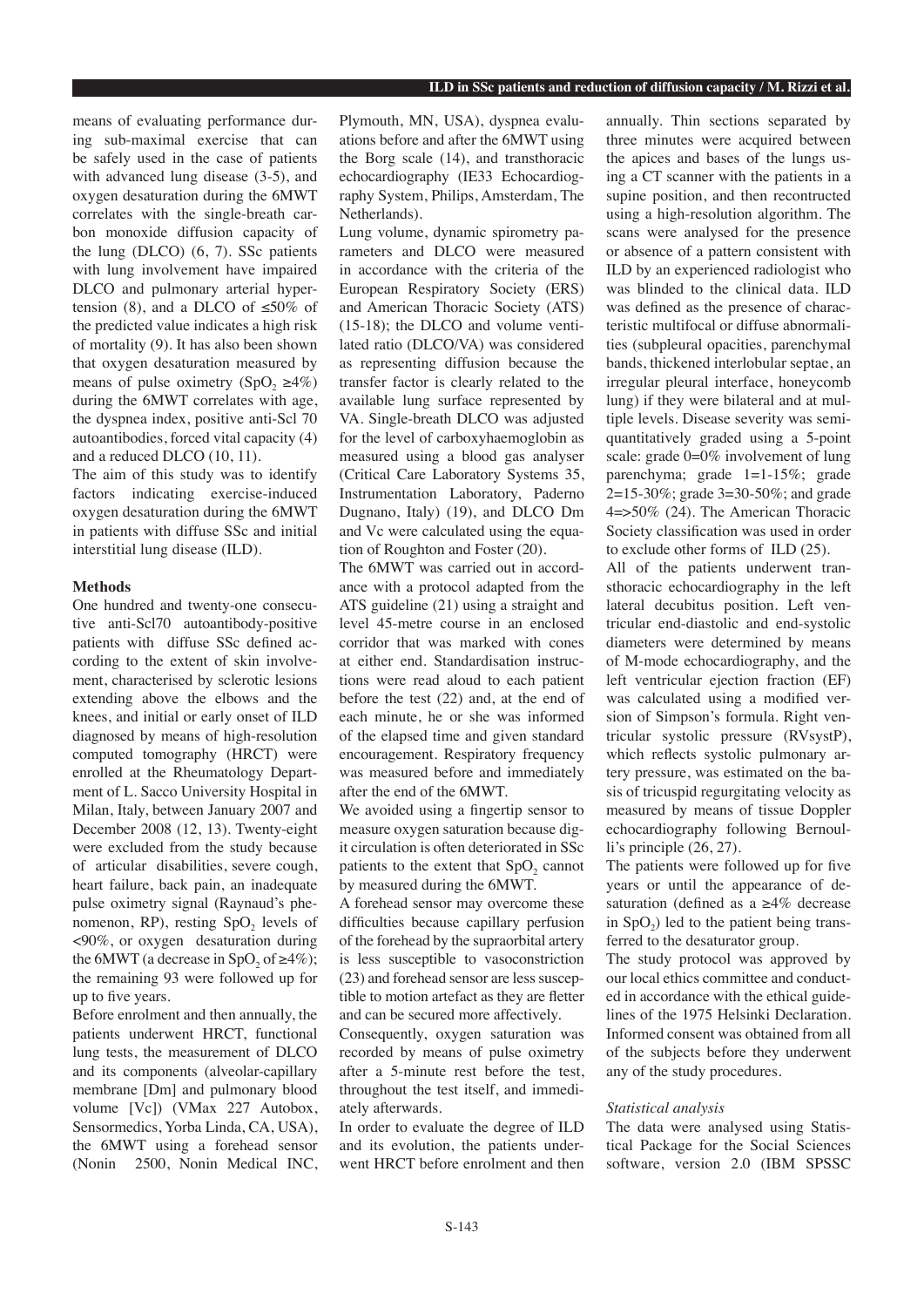#### **ILD in SSc patients and reduction of diffusion capacity / M. Rizzi et al.**

Statistics 2.0, 2011) and are expressed as mean values and standard deviation. The Borg scale scores, respiratory function, and the 6MWT and echocardiographic parameters of the desaturators and non-desaturators were compared using an unpaired Student's *t* test. Spearman's rank correlation was used as appropriate. A *p*-value of <0.05 was considered significant.

#### **Results**

Of 121 SSc patients enrolled 28 were excluded: 20 for unadequate pulse oximetry signal (72%), 3 for back pain  $(10\%)$ , 2 for severe cough  $(8\%)$  and 3 for articular disabilities (10%).

The remaining 93 patients (age  $65\pm3$ y, 10 m, 83 f) were all anti-Scl70 autoantibody positive, affected by diffuse SSc (duration disease  $9±3$  y) with initial lung involvement, and being treated with corticosteroids (mean dose 5 mg; range 2.5-10 mg). Eighty nine (96%) were also taking azathioprine (AZA) at a mean dose of 150 mg/day (range 50-200 mg), ten (9%) cylophosphamide and five (4.5%) mycophenolate mofetil, and seventy-seven (82%) were receiving low-dose nifedipine (30 mg/day) because of Raynaud Phenomena (RP). None of the patients suffered from cardiovascular disease or any other complication. All of the patients were antinuclear antibodies (ANA) positive. Table I shows the patients' characteristics at the beginning of follow-up.

There were no statistically significant differences in HRCT scores during the follow-up, but 32 patients (35%) desaturated during the 6MWT (a  $\geq 4\%$ decrease in SpO<sub>2</sub>), including 12 (37%) who were severely desaturated  $(SpO,$  $\leq$ 88%). There was no statistically significant difference in any of the considered characteristics of the two groups at baseline (Table II) but, at the time of the exit from the study, the desaturators had a longer disease duration (13.5±1.5 *vs.* 10±2 years; *p*<0.0001), lower minimum  $SpO<sub>2</sub>%$  levels during the 6MWT (90.3±1% *vs.* 94.2±0.4%; *p*<0.0001), lower DLCO (41.6±11% *vs.* 64.2±13% of predicted; *p*<0.0001), a lower DLCO/VA ratio (66.3±10% *vs*. 76.4±16% of predicted; *p*=0.05) and lower Dm values (10±3 *vs.* 14.9±2.8

**Table I.** Characteristics of 93 patients with systemic sclerosis.

| Gender (M/F)                     | 11%/89%        |  |
|----------------------------------|----------------|--|
| Age (years)                      | $65 \pm 3$     |  |
| $SpO, \%$ at rest                | $94.3 + 2$     |  |
| Duration disease (y)             | $9 \pm 3$      |  |
| <b>HRCT</b> rate                 | $2.8 \pm 0.7$  |  |
| VC (% predicted)                 | $88 \pm 18$    |  |
| $FEV1$ (% predicted)             | $91 \pm 21$    |  |
| TLC (% predicted)                | $84 \pm 16$    |  |
| RV/TLC (% predicted)             | $95 \pm 14$    |  |
| $DLCO$ (% predicted)             | $68.5 \pm 16$  |  |
| $DLCO/VA$ (% predicted)          | $78.6 \pm 16$  |  |
| $Dm$ (ml/min/mmHg)               | $15.3 \pm 3$   |  |
| $Vc$ (ml)                        | $74 \pm 18$    |  |
| SpO <sub>2</sub> during 6MWT     | $94.3 \pm 0.8$ |  |
| Breath rate before 6MWT (n°/min) | $21 \pm 4$     |  |
| Breath rate at 6MWT end (n°/min) | $26 \pm 5$     |  |
| Borg scale before 6MWT           | $2 \pm 1$      |  |
| Borg scale at 6MWT end           | $5 \pm 2$      |  |
| 6MWT distance (m)                | $403 \pm 134$  |  |
| $RVsystP$ (mmHg)                 | $29.7 \pm 8.3$ |  |
| $EF(\%)$                         | $74 \pm 5$     |  |

6MWT: six-minute walk test; SpO<sub>2</sub>: oxygen saturation by pulse oxymeter; VC: vital capacity; FEV<sub>1</sub>: forced expiratory volume in one second; TLC: total lung capacity; RV: residual volume; DLCO: diffusion capacity of thr carbon monoxide; VA: alveolar volume; Dm: alveolar-capillary membrane; Vc: pulmonary blood volume; HRCT: hight-resolution computed tomography; RVsystP: right ventriculars systolic pressure; EF: left ventricular ejecton fraction. \*SD: standard deviation

|  |  |  |  | <b>Table II.</b> Characteristics of 61 future non desaturators and 32 future desaturators at baseline. |  |  |  |
|--|--|--|--|--------------------------------------------------------------------------------------------------------|--|--|--|
|--|--|--|--|--------------------------------------------------------------------------------------------------------|--|--|--|

| Gender (M/F)                     | Non desaturators<br>20%/80% | desaturators<br>19%/81% | $p$ -values<br>ns |
|----------------------------------|-----------------------------|-------------------------|-------------------|
| Age (years)                      | $64 \pm 4$                  | $65 \pm 2$              | ns                |
| $SpO, \%$ at rest                | $96.5 \pm 3$                | $95 \pm 3$              | ns                |
| Duration disease (y)             | $9 \pm 3$                   | $10 \pm 2$              | ns                |
| <b>HRCT</b> rate                 | $2.8 \pm 0.5$               | $2.9 + 0.7$             | ns                |
| $VC$ (% predicted)               | $90 + 20$                   | $84 + 15$               | ns                |
| $FEV1$ (% predicted)             | $92 \pm 23$                 | $88 \pm 16$             | ns                |
| TLC (% predicted)                | $85 \pm 12$                 | $83 + 14$               | ns                |
| RV/TLC (% predicted)             | $97 \pm 16$                 | $94 \pm 14$             | ns                |
| DLCO (% predicted)               | $70 \pm 16$                 | $64.2 \pm 13$           | ns                |
| DLCO/VA (% predicted)            | $80.3 \pm 15$               | $76.4 \pm 16$           | ns                |
| $Dm$ (ml/min/mmHg)               | $16 \pm 2.7$                | $14.9 \pm 2.8$          | ns                |
| $Vc$ (ml)                        | $77 \pm 16$                 | $72 \pm 18$             | ns                |
| SpO <sub>2</sub> % during 6MWT   | $95.3 + 2$                  | $94.5 \pm 2.5$          | ns                |
| Breath rate before 6MWT (n°/min) | $20 \pm 6$                  | $22 \pm 4$              | ns                |
| Breath rate at 6MWT end (n°/min) | $25 \pm 4$                  | $26 \pm 6$              | ns                |
| Borg scale before 6MWT           | $2 \pm 1$                   | $2 \pm 2$               | ns                |
| Borg scale at 6MWT end           | $4 \pm 3$                   | $5 \pm 2$               | ns                |
| 6MWT distance (m)                | $410 \pm 96$                | $396 \pm 111$           | ns                |
| $RVsystP$ (mmHg)                 | $28.4 \pm 9.1$              | $31.2 \pm 8$            | ns                |
| $EF(\%)$                         | $74 \pm 6$                  | $74 \pm 4$              | ns                |

6MWT: six-minute walk test; SpO<sub>2</sub>: oxygen saturation by pulse oxymeter; VC: vital capacity; FEV<sub>1</sub>: forced expiratory volume in one second; TLC: total lung capacity; RV: residual volume; DLCO: diffusion capacity of thr carbon monoxide; VA: alveolar volume; Dm: alveolar-capillary membrane; Vc: pulmonary blood volume; HRCT: hight-resolution computed tomography; RVsystP: right ventriculars systolic pressure; EF: left ventricular ejecton fraction. \*SD: standard deviation.

mL/min/mmHg; *p*<0.0001) (Table III). Comparison of the desaturators defined on the basis of a reduction in SpO<sub>2</sub> to  $\leq 88\%$  and those defined on the basis of a decrease in SpO<sub>2</sub> of  $\geq 4\%$ showed that, at baseline, the former had

lower minimum SpO2% levels during 6MWT (86.3±1% *vs.* 90.5±1%; *p*<0.001), lower DLCO (37±10% *vs.* 46 $\pm$ 9% of predicted:  $p$ =0.01), a lower DLCO/VA ratio (63±8% *vs.* 70±10% of predicted;  $p=0.05$ ), lower Dm (7 $\pm$ 4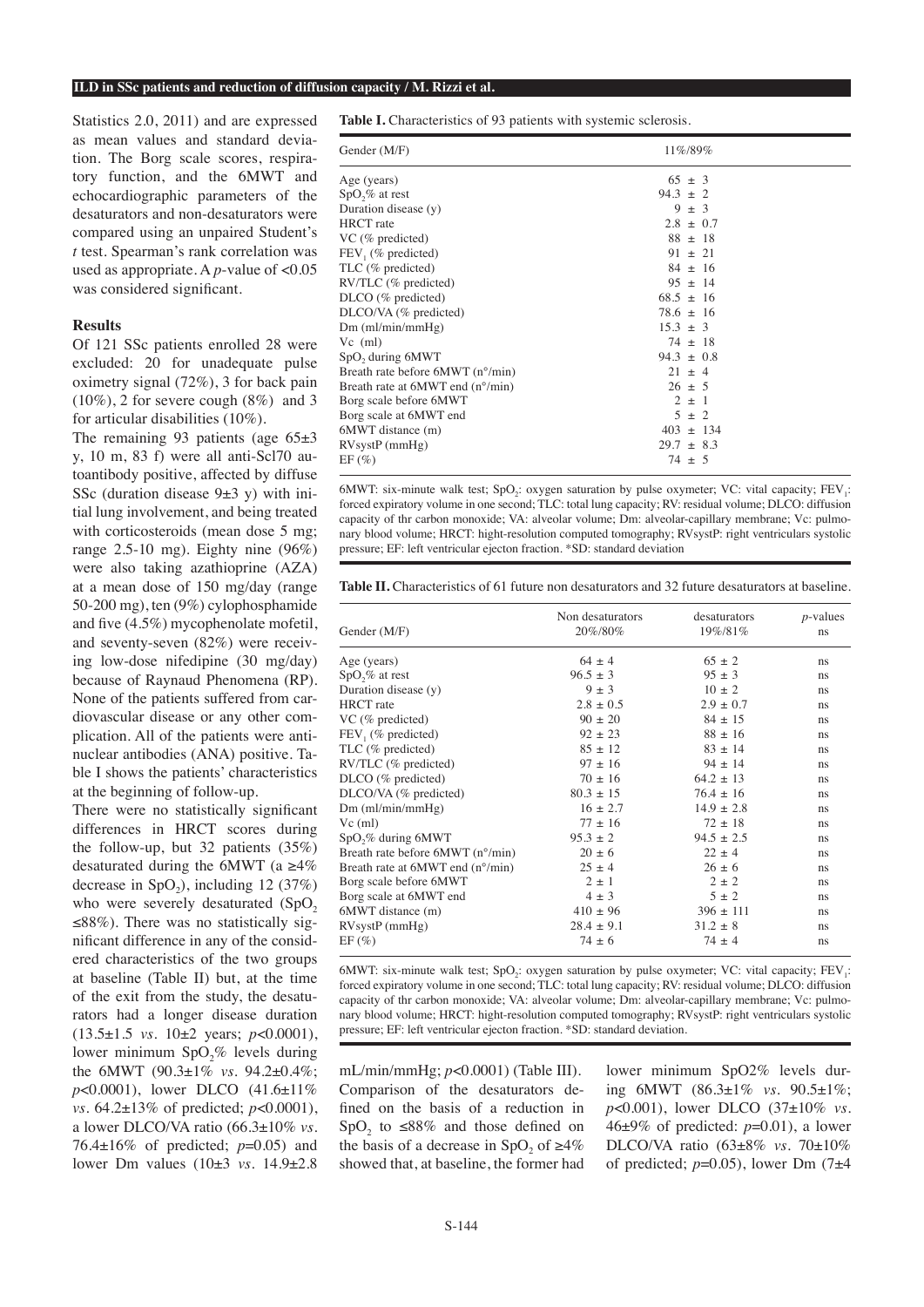**Table III.** 32 patients will be desaturators at the start of follow-up *vs.* at the desaturation time.

|                                             | At the start of follow-up | At desaturation time | $p$ -values |
|---------------------------------------------|---------------------------|----------------------|-------------|
| $SpO, \%$ at rest                           | $94 \pm 3$                | $93 \pm 2.5$         | ns          |
| Duration disease (y)                        | $10 \pm 2$                | $13.5 \pm 1.5$       | 0.0001      |
| <b>HRCT</b> rate                            | $2.9 \pm 0.7$             | $3.3 \pm 1.5$        | ns          |
| $VC$ (% predicted)                          | $84 \pm 15$               | $79 \pm 17$          | ns          |
| $FEV1$ (% predicted)                        | $88 \pm 16$               | $84 \pm 18$          | ns          |
| TLC (% predicted)                           | $83 \pm 14$               | $77 + 16$            | ns          |
| RV/TLC (% predicted)                        | $94 \pm 14$               | $90 \pm 17$          | ns          |
| DLCO (% predicted)                          | $64.2 \pm 13$             | $41.6 \pm 11$        | 0.0001      |
| DLCO/VA (% predicted)                       | $76.4 \pm 16$             | $66.3 \pm 10$        | 0.05        |
| $Dm$ (ml/min/mmHg)                          | $14.9 \pm 2.8$            | $10 \pm 3$           | 0.0001      |
| $Vc$ (ml)                                   | $72 \pm 18$               | $67 \pm 17$          | ns          |
| SpO <sub>2</sub> % during 6MWT              | $94.5 \pm 2.5$            | 90 $\pm$ 3           | 0.01        |
| Breath rate before 6MWT (n°/min)            | $22 \pm 4$                | $24 \pm 5$           | ns          |
| Breath rate at $6MWT$ end $(n^{\circ}/min)$ | $26 \pm 6$                | $29 \pm 7$           | ns          |
| Borg scale before 6MWT                      | $2 \pm 2$                 | $3 \pm 3$            | ns          |
| Borg scale at 6MWT end                      | $5 \pm 2$                 | $6 \pm 3$            | ns          |
| 6MWT distance (m)                           | $396 \pm 111$             | $378 \pm 96$         | ns          |
| $RVsystP$ (mmHg)                            | $31.2 \pm 8$              | $33 \pm 9$           | ns          |
| $EF(\%)$                                    | $74 \pm 4$                | $73 \pm 5$           | ns          |

6MWT: six-minute walk test; SpO<sub>2</sub>: oxygen saturation by pulse oxymeter; VC: vital capacity; FEV<sub>1</sub>: forced expiratory volume in one second; TLC: total lung capacity; RV: residual volume; DLCO: diffusion capacity of thr carbon monoxide; VA: alveolar volume; Dm: alveolar-capillary membrane; Vc: pulmonary blood volume; HRCT: hight-resolution computed tomography; RVsystP: right ventriculars systolic pressure; EF: left ventricular ejecton fraction. \*SD: standard deviation.

**Table IV.** 20 patients desaturators for a fall of  $SpO<sub>2</sub>% \ge 4%$  during 6MWT *vs.* 12 patients desaturators for a  $SpO, \% \leq 88\%$  during 6MWT.

|                                  | Fall of SpO <sub>2</sub> % $\geq 4\%$ | $SpO, \% \leq 88\%$ | $p$ -values   |
|----------------------------------|---------------------------------------|---------------------|---------------|
| Gender (m/f)                     | 18\%/82\%                             | 19%/81%             | ns            |
| Age(y)                           | $64.3 \pm 3$                          | $65.2 \pm 3.3$      | ns            |
| $SpO, \%$ at rest                | $93.3 \pm 2.6$                        | $92.8 \pm 3$        | ns            |
| Duration disease (y)             | $13.4 \pm 2.8$                        | $13.6 \pm 3$        | <sub>ns</sub> |
| <b>HRCT</b> rate                 | $2.9 \pm 0.8$                         | $3.6 \pm 0.7$       | ns            |
| $VC$ (% predicted)               | $83 \pm 15$                           | $76 \pm 16$         | ns            |
| $FEV1$ (% predicted)             | $86 \pm 14$                           | $81 \pm 15$         | ns            |
| TLC (% predicted)                | $79 \pm 13$                           | $73 \pm 16$         | ns            |
| RV/TLC (% predicted)             | $94 \pm 15$                           | $91 \pm 17$         | ns            |
| DLCO (% predicted)               | $46 \pm 9$                            | $37 \pm 10$         | 0.01          |
| $DLCO/VA$ (% predicted)          | $70 \pm 10$                           | $63 \pm 8$          | 0.05          |
| $Dm$ (ml/min/mmHg)               | $11 \pm 3$                            | $7 \pm 4$           | 0.005         |
| $Vc$ (ml)                        | $71 \pm 16$                           | $59 \pm 15$         | 0.05          |
| $SpO$ ,% during 6MWT             | $90.5 \pm 1$                          | $86.3 \pm 1$        | 0.001         |
| Breath rate before 6MWT (n°/min) | $22.4 \pm 4$                          | $25 \pm 3$          | ns            |
| Breath rate at 6MWT end (n°/min) | $28 \pm 4$                            | $32 \pm 6$          | 0.05          |
| Borg scale before 6MWT           | $2 \pm 1$                             | $2 \pm 2$           | <sub>ns</sub> |
| Borg scale at 6MWT end           | $4 \pm 1$                             | $6 \pm 3$           | 0.01          |
| 6MWT distance (m)                | $384 \pm 103$                         | $363 \pm 112$       | ns            |
| $RVsystP$ (mmHg)                 | $30.8 \pm 7$                          | $38.9 \pm 8$        | 0.01          |
| $EF(\%)$                         | $73.8 \pm 4$                          | $71 \pm 3$          | ns            |

6MWT: six-minute walk test; SpO<sub>2</sub>: oxygen saturation by pulse oxymeter; VC: vital capacity; FEV<sub>1</sub>: forced expiratory volume in one second; TLC: total lung capacity; RV: residual volume; DLCO: diffusion capacity of thr carbon monoxide; VA: alveolar volume; Dm: alveolar-capillary membrane; Vc: pulmonary blood volume; HRCT: hight-resolution computed tomography; RVsystP: right ventriculars systolic pressure; EF: left ventricular ejecton fraction. \*SD: standard deviation.

*vs.* 11±3 mL/min/mmHg; *p*<0.005) and Vc values (71±16 *vs.* 59±15 mL;  $p<0.5$ ), and higher RVsystP (38.9 $\pm$ 8 *vs.* 30.8±7 mmHg: *p*=0.01). At the end of the 6MWT, these patients also had a higher respiratory rate (32±6 *vs.* 28±4

breaths/min; *p*<0.05) and higher Borg scale scores (6±3 *vs.* 4±1; *p*=0.05) (Table IV).

At the time of desaturation, the desaturators' minimum  $SpO<sub>2</sub>$  level during the 6MWT correlated with their DLCO (r=0.78; *p*<0.001), DLCO/VA ratio (r=0.64; *p*<0.01), Dm (r=0.65; *p*<0.01) and Vc (r=0.52; *p*<0.05), and RVsystP values (r=-0.53; *p*<0.05) (Table V).

## **Discussion**

It has been reported that the percentage of predicted DLCO is one of the predictors of 6MWT distance (8) and oxygen desaturation during the 6MWT (10) in SSc patients with ILD. Pimenta *et al*. (28) have demonstrated that the desaturation: distance ratio during the 6MWT closely correlates with DLCO, and so oximetry may more accurately reflect the diffusion capacity of the alveolar/ capillary membrane, which is reduced in patients with ILD due to impaired gas exchange (reflected by DLCO) (29). It has also been found that exercise-induced oxygen desaturation in patients with advanced idiopathic interstitial pneumonia correlates with walking speed, DLCO and arterial oxygen pressure at rest (29). Exercise-induced oxygen desaturation is an important factor limiting exercise in patients with interstitial lung disease, who have a reduced DLCO due to a decrease in alveolar volume and the involvement of alveolar/ capillary membranes, which reduces the distance and minimum  $SpO<sub>2</sub>$  levels during the 6MWT because of disturbed gas exchange. A reduction in SpO, to  $\geq 88\%$ during the 6MWT indicates a high risk of mortality and is a sign of progression in patients with idiopathic interstitial lung disease (27, 30).

Bichile *et al*. (32) found an association between initial high-resolution CT grading and improved post-6MWT oxygen saturation, which predicts a good outcome in treated patients with moderate ILD. Decreasing serial FVC and DLCO measurements have a negative impact on prognosis (33) and, importantly, even small changes in FVC and DLCO within the first 6-12 months of observation may translate into major survival differences during long-term follow-up over five and 10 years.

The impaired DLCO of SSc patients (28, 29) may be caused by two distinct mechanisms: pulmonary capillary dysfunction, or pulmonary fibrosis decreasing alveolar volume and directly affecting CO uptake. The latter is par-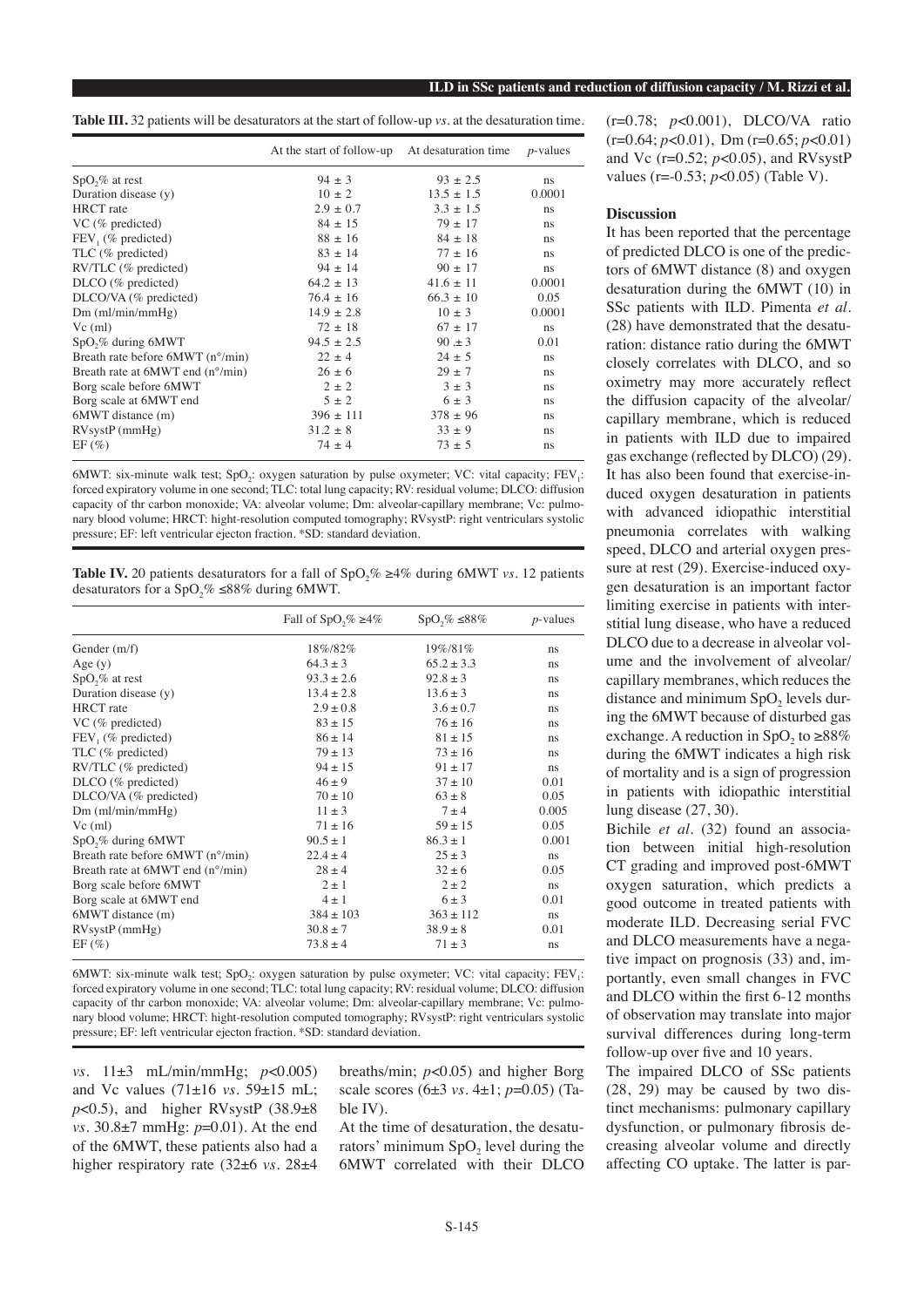#### **ILD in SSc patients and reduction of diffusion capacity / M. Rizzi et al.**

**Table V.** Spearman's rank correlation in patients desaturators during 6MWT.

| SpO2 during 6MWT | versus | <b>DLCO</b>    | $r$ 0.78  | p<0.001 |  |
|------------------|--------|----------------|-----------|---------|--|
|                  |        | DLCO/VA        | $r$ 0.64  | p<0.01  |  |
|                  |        | $_{\text{Dm}}$ | $r$ 0.65  | p<0.01  |  |
|                  |        | Vc             | $r$ 0.52  | p<0.05  |  |
|                  |        | <b>RVsystP</b> | $e -0.55$ | p<0.05  |  |

6MWT: six-minute walk test;  $SpO<sub>2</sub>$ : oxygen saturation by pulse oxymeter; DLCO: diffusion capacity of thr carbon monoxide; VA: alveolar volume; Dm: alveolar-capillary membrane; Vc: pulmonary blood volume; RVsystP: right ventriculars systolic pressure.

ticularly common in patients with diffuse SSc in whom the impairment is often due to ILD, and so impaired DLCO may reflect an underlying pulmonary vasculopathy (31). DLCO impairment has also been observed in association with altered nail fold capillary microscopy findings in SSc patients with RP (32).

We chose to enrol anti-Scl70 positive SSc patients in this study because the presence of these auto-antibodies is not only related to a greater likelihood of exercise-induced oxy-haemoglobin saturation (4) but also to the more frequent development of ILD and pulmonary hypertension (33).

Our data show that 32 of our 93 patients (35%) became desaturators during the five-year follow-up period, 12 of whom (37%) had SpO2 levels of ≤88% during the 6MWT, a level that may also represent a negative prognostic index (27, 31). A reduction in DLCO due to decrease in its Dm component seems to be the determining cause of reduced oxy-haemoglobin saturation during execrcise. As our patients showed no worsening in the degree of ILD as evaluated on the basis of their HRCT scores, the reduction in Dm could have been due to an erythrocytic haemorheological alteration  $(34)$ . If, in addtion to the reduction in DLCO and Dm, where is also a reduction in the second component (Vc), exercise induces a greater decrease in  $SpO<sub>2</sub>%$  and an increase in pulmonary pressure, probably because of vascular destruction in the fibrotic areas of the lung and latent pulmonary vessel disease (35).

The fact that the degree of lung involvemennt indicated by the HRCT score remains unchanged confirms the greater sensitivity of DLCO in revealing the progression of ILD in SSc patients (36).

## **Conclusions**

Studying oxygen saturation during the 6MWT is a simple, reproducible and less-time consuming method of diagnosing and monitoring SSc patients with ILD that can be recommended as a means of prognosticating pulmonary morbility. Further studies of the routine use of this test in a large cohort a patients attending a scleroderma clinic are therefore warranted.

It is worth highlighting two aspects: the first is the need to monitor patients with diffuse SSc and initial ILD because approximately one-third will develop a major exercise limitation in the form of oxygen desaturation during the following five years; the second is the role of studying DLCO and its components in the follow-up of SSc patients, particularly if they are anti-Scl70 positive.

A reduction in DLCO to <65% of the predicted value due to a decrease in Dm may indicate decreased exercise capacity due to effort-induced hypoxemia, and a greater reduction in DLCO due to a decrease in both components may also increase pulmonary pressure. In 2008 Ovebeek *et al.* (37) denied the usefulness of Dm and Vc when sceening SSc patients for pulmonar hypertension. We believe that the combination of 6MWT, DLCO and its components during following up SSc patients could identify those with at greater risk of developing pulmonary hypertension, but further studies are necessary to clarify this point.

## *Study limitations*

We did not evaluate pulmonary pressure by means of cardiac catheterisation because we did not think it ethical to submit the patients to such an invasive procedure many times during the follow-up period. An important limitation of this study is the use of the

6-MWT that has been widely accepted and is recommended in the assessment of SSc, for prognosing and monitoring the efficacy of the therapy. However, confounders and co-morbidities, such as pain and musculoskeletal disorders, can reduce the reliability and validity of this test in SSc. Furthemore, the absence of second experienced radiologist for assesing the presence or absence of a pattern consistent with ILD could be a further limitation.

## **References**

- 1. VARGA J, KORN JH: Pathogenesis of systemic sclerosis: emphasis on human data. *In*: CLEMENTS PJ, FURST DE (Eds.) *Systemic Sclerosis.* 2nd ed. Philadelphia, PA: *Lippincott, Williams and Wilkins,* 2004; pp 63-88.
- 2. MUKERJEE D, ST GEORGE D, COLEIRO B, KNIGHT C *et al.*: Prevalence and outcome in systemic sclerosis associated pulmonary hypertension: application of a registry approach. *Ann Rheum Dis* 2003; 62: 1088-93.
- 3. TOLLE JJ, WAXMAN AB, VANHORN TL, PAP-PAGIANOPOULOS PP, SYSTROM DM: Exercise-induced pulmonary arterial hypertension. *Circulation* 2008; 118: 2183-9.
- 4. VILLALBA WO, SAMPAIO-BARROS PD, PEREIRA MC *et al:.* Six-minute walk test for evaluation of pulmonary disease severity in sclerodermia patients. *Chest* 2007; 131: 217- 22.
- 5. JENKINS S, CECINS N: Six minute walk test: observed adverse events and oxygen desaturation in a large cohort of patients with chronic lung disease. *Intern Med J* 2011; 41: 416-22.
- 6. WALLAERT B, WEMEAU-STERVINOU L, SAL-LERON J, TILLIE-LEBLOND I, PEREZ T: Do we need exercise test to detect gas exchange impairment in fibrotic idiopathic interstitial pneumonias? *Pulm Med* 2012; 12: 657180.
- 7. WEMEAU-STERVINOU L, PEREZ T, MURPHY C, POLGE A-S,WALLAERT B: Lung capillary blood volume and membrane diffusion in idiopathic interstitial pneumonia. *Resp Med* 2012; 106: 564-70.
- 8. ALKOTOB ML, SOLTANI P, SHEATT MA *et al.*: Reduced exercise capacity and stressinduced pulmonary hypertension in patients with sclerodermia. *Chest* 2006; 130: 176-81.
- 9. TRAD S, HUONG DLT, FRANCES C *et al.*: Impaired carbon monoxide diffusing capacity as a marker of limited systemic sclerosis. *Eur J Intern Med* 2011; 22: e80-e6.
- 10. SOMEYA F, MUGII N, HASEGAWA M, YAHATA T, NAKAGAWA T: Predictors of exercise-induced oxygen desaturation in systemic sclerosis patients with interstitial lung disease. *Respiratory Care* 2014; 59: 75-80.
- 11. GUARNIERI G, ZANATTA E, MASON P *et al.*: Determinants of impairment in lung diffusing capacity in patients with systemic sclerosis. *Clin Exp Rheumatol* 2015; 33 (Suppl. 91): S80-86.
- 12. REED J, POPE JE: A comparison between general rheumatologists and scleroderma experts